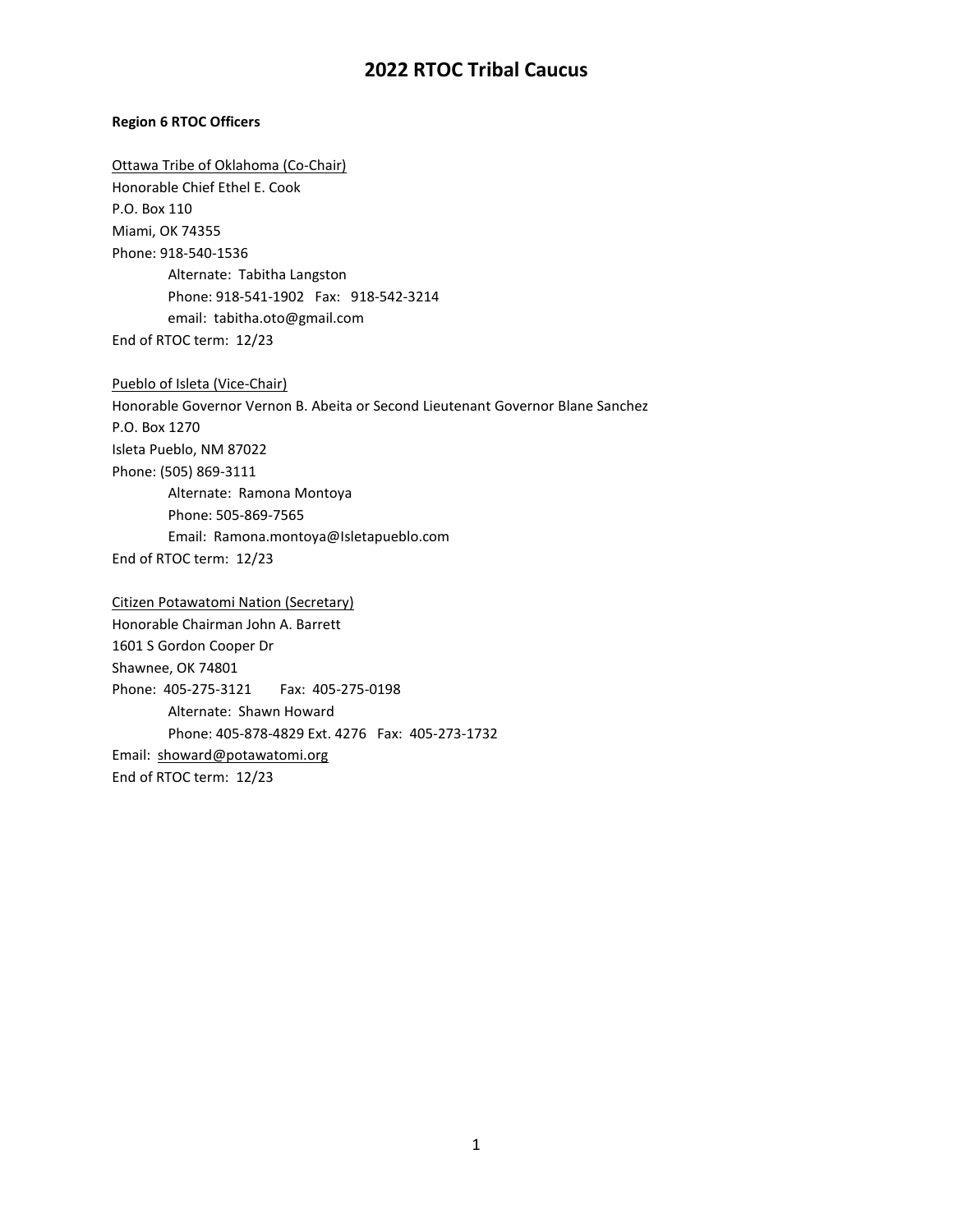### **Texas RTOC Representative**

Alabama-Coushatta Tribe of Texas Honorable Chairwoman Nita Battise 571 State Park Road 56 Livingston, TX 77351 Phone: 936-563-1100 Fax: 936-563-1341 Alternate: Jenna Little Charley Phone: 936-563-1342 Fax: 337-584-1507 Email: LittleCharley.Jenna@actribe.org End of RTOC term: 12/21

## **Louisiana RTOC Representative**

Coushatta Tribe of Louisiana Honorable Chairman David Sickey P. O. Box 818 Elton, LA 70532 Phone: 337-275-0353 Fax: 337-584-2998 Alternate: Bethany LeDoux Phone: 337-584-1540 or 337-584-7538 Fax: 337-584-1507 Email: [BLeDoux@CoushattaTribeLA.org](mailto:BLeDoux@CoushattaTribeLA.org) End of RTOC term: 12/21

#### **Oklahoma RTOC Representatives**

Caddo Nation of Oklahoma Honorable Chairman Bobby Gonzalez PO Box 487 Binger, OK 73009-0487 Phone: 405-656-2344 or 405-656-2345 Fax: 405-656-2892 Alternate: Samuel J. Worcester Phone: 405-656-2344 Fax: 405-656-2892 Email: jworcester@mycaddonation.com End of RTOC term: 12/23

## Cherokee Nation

Honorable Principal Chief Chuck Hoskin Jr. P.O. Box 948 Tahlequah, OK 74465 Phone: 918-453-5000 Fax: 918-458-5580 Alternate: Wayne Isaacs Phone: 918-453-5359 Fax: 918-458-6142 Email: wayne-isaacs@cherokee.org

End of RTOC term: 12/22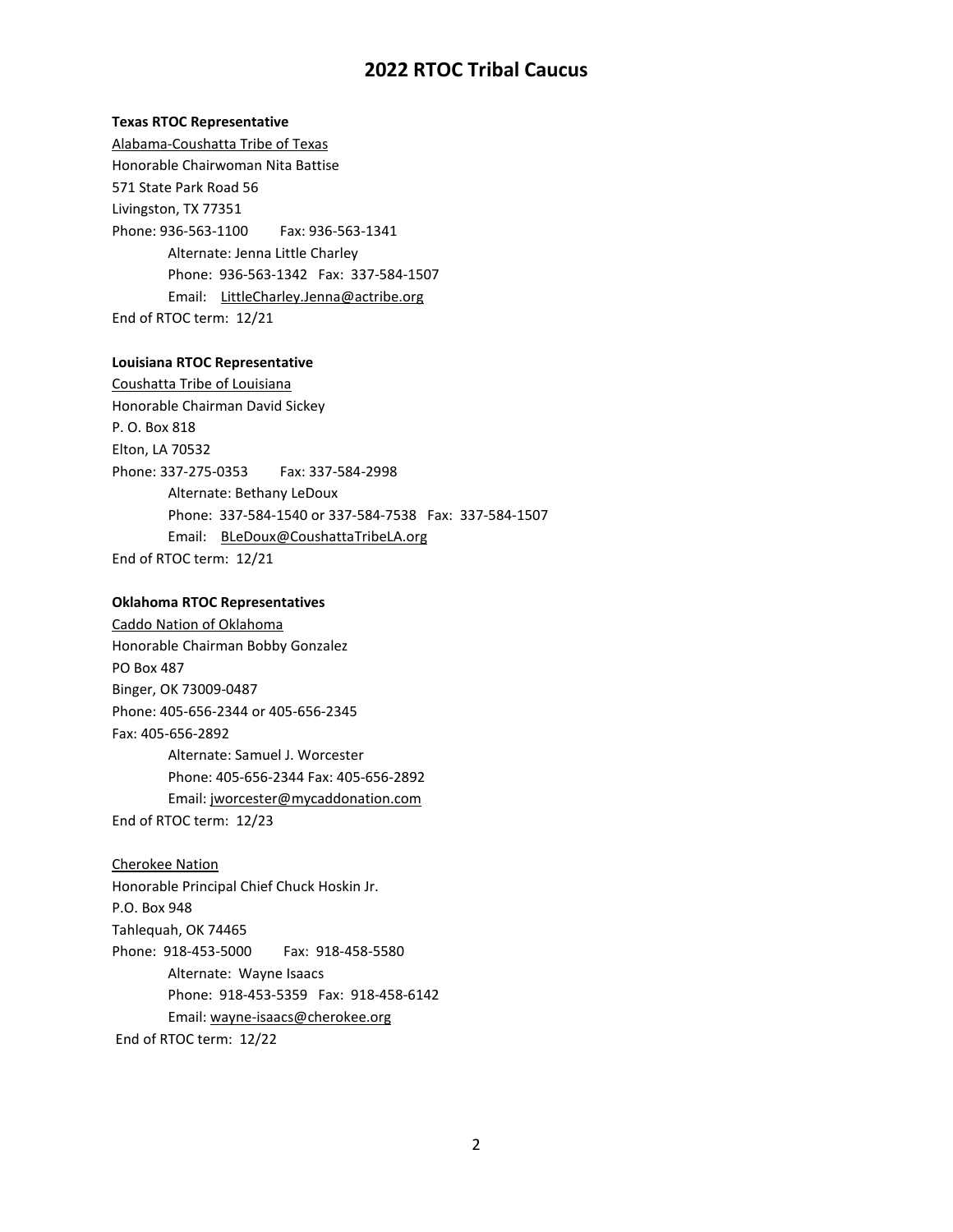The Chickasaw Nation Honorable Governor Bill Anoatubby P.O. Box 1548 Ada, OK 74821-1548 Phone: 580-436-2603 Fax: 580-436-4287 Alternate: Phillip Cravatt Phone: 580-272-5405 Fax: 580-272-5469 Email: Phillip.Cravatt@chickasaw.net End of RTOC term: 12/22 Citizen Potawatomi Nation Honorable Chairman John A. Barrett 1601 S Gordon Cooper Dr Shawnee, OK 74801 Phone: 405-275-3121 Fax: 405-275-0198 Alternate: Shawn Howard Phone: 405-878-4829 Ext. 4276 Fax: 405-273-1732 Email: [showard@potawatomi.org](mailto:showard@potawatomi.org) End of RTOC term: 12/23 The Muscogee Nation Honorable Principal Chief David Hill P.O. Box 580 Okmulgee, OK 74447 Phone: 918-756-8700 Fax: 918-758-1434 Alternate: James Williams Phone: 918-549-2580 Fax: 918-756-7668 Email: jwilliams@mcn-nsn.gov End of RTOC term: 12/22 Ottawa Tribe of Oklahoma (NTC Representative) Honorable Chief Ethel E. Cook P.O. Box 110 Miami, OK 74355 Phone: 918-540-1536 Alternate: Tabitha Langston Phone: 918-541-1902 Fax: 918-542-3214 Email: tabitha.oto@gmail.com End of RTOC term: 12/23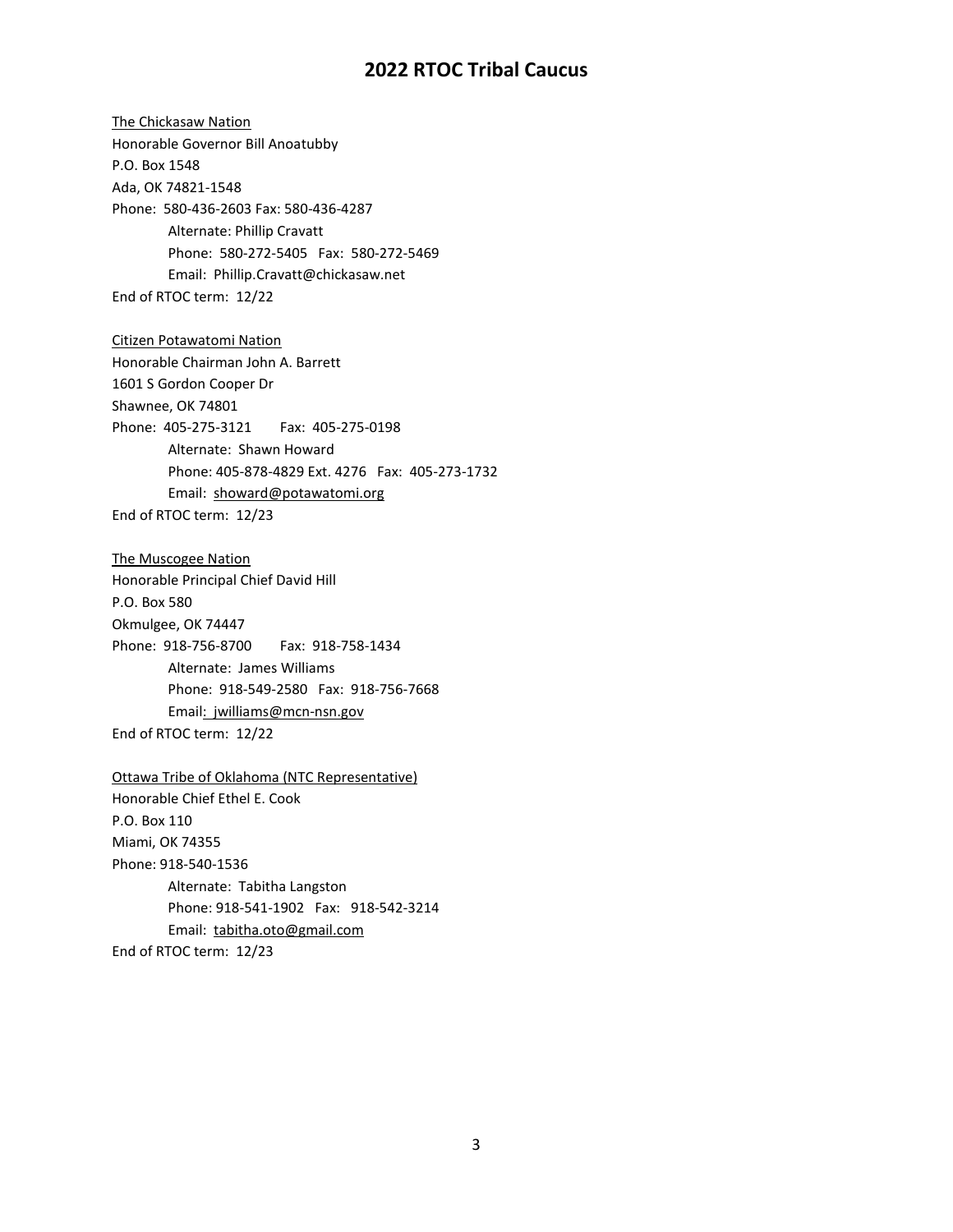The Choctaw Nation of Oklahoma Honorable Chief Gary Batton P.O. Box 1210, 16<sup>th</sup> & Locust Streets Durant, OK 74702-1210 Phone: 580-924-8280 Fax: 580-924-1150 Alternate: Tye Baker Phone: 580-924-8280 Fax: 580-924-1150 Email: tbaker@choctawnation.com End of RTOC term: 12/22 Fort Sill Apache Tribe of Oklahoma Honorable Chairwoman Lori Gooday-Ware 43187 US Highway 281 Apache, OK 73006-8038 Phone: 580-588-2298 Fax: 580-588-3133 Alternate: Jennifer Heminokeky Phone: 580-588-2298 Fax: 580-588-3133 Email: Jennifer.heminokeky@fortsillapache-nsn.gov End of RTOC term: 12/22 Wyandotte Nation Honorable Chief Billy Friend 8 Turtle Drive Wyandotte, OK 74370 Phone: 918-678-2297 Fax: 918-676-7022 Alternate: Christen Lee Phone: 918-678-6341 Fax: 918-676-7022 Email: clee@wyandotte-nation.org Alternate: Kathleen Welch Phone: 918-678-6335 Fax: 918-678-3087 Email: kwelch@wyandotte-nation.org End of RTOC term: 12/23 **New Mexico RTOC Representatives** Pueblo of Isleta Honorable Governor Vernon B. Abeita P.O. Box 1270 Isleta Pueblo, NM 87022 Phone: (505) 869-3111 Alternate: Ramona Montoya Phone: (505) 869-7565 Email: Ramona.montoya@Isletapueblo.com End of RTOC term: 12/23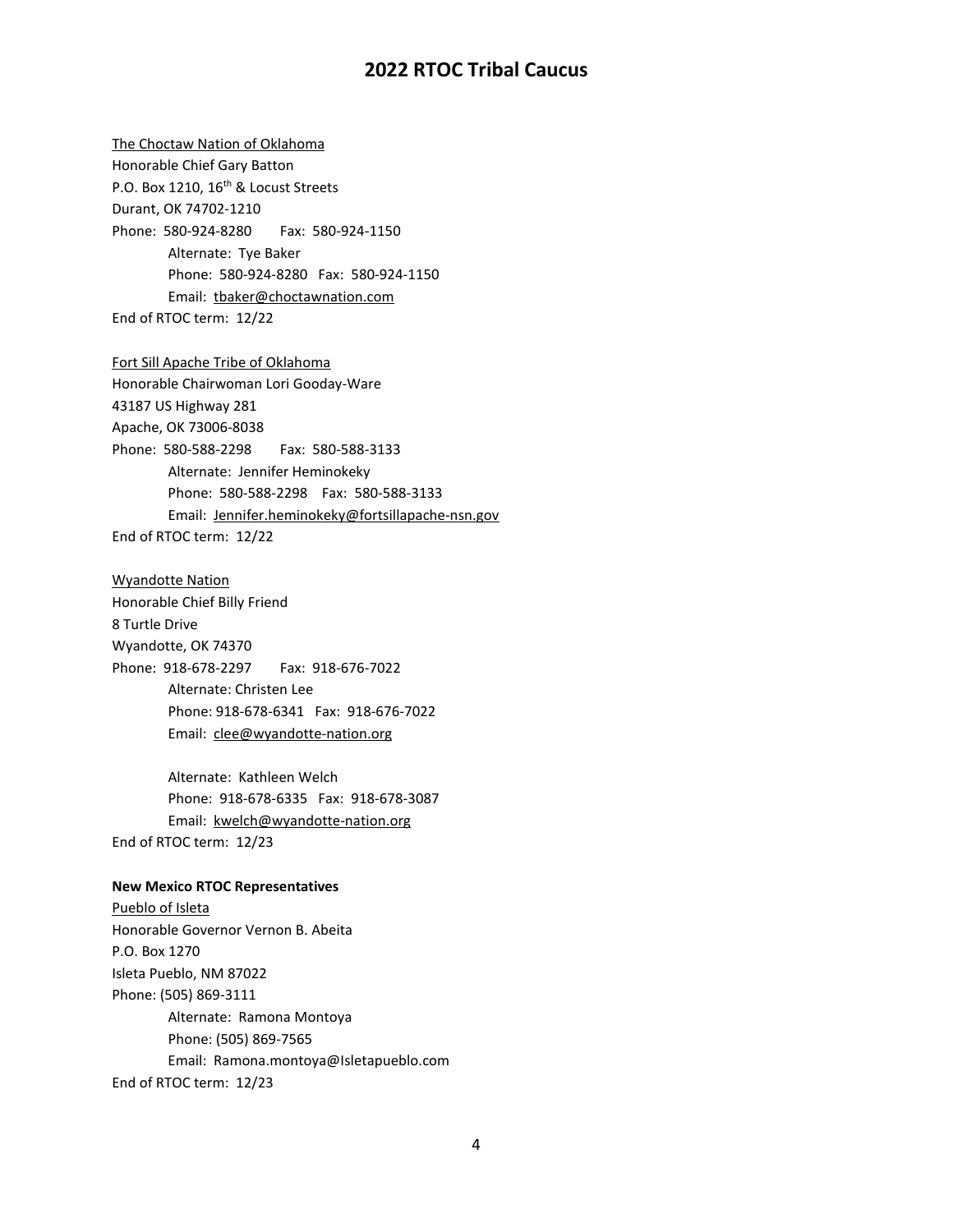[Pueblo of S](http://pojoaque.org/)anta Ana Honorable Governor Ulysses Leon 2 Dove Road Santa Ana Pueblo, NM 87004 Phone: 505-867-3301 Fax: 505-867-3395 Alternate: Alan Hatch Phone: 505-771-6771 Email: alan.hatch@santaana-nsn.gov End RTOC term: 12/23

Pueblo of Santa Clara Honorable Governor J. Michael Chavarria P.O. Box 580 Espanola, NM 87532 Phone: 505-753-7330 Fax: 505-753-5375 Alternate: Dino Chavarria Phone: 505-753-7326 Fax: 505-747-2788 Email: dinoc@santaclarapueblo.org End of RTOC term: 12/23

Pueblo of San Felipe (NTC Representative) Honorable Governor Carl Valencia P.O. Box 4339 San Felipe Pueblo, NM 87001 Phone: 505-867-3381 Fax: 505-867-3383 Alternate: Pinu'u Stout Phone: 505-771-6628 Fax: 505-867-3383 Email: Pstout@sfpueblo.com End of RTOC term: 12/22

Pueblo of Santo Domingo Honorable Governor Sidelio Tenorio, Sr. P.O. Box 99 Santo Domingo, NM 87052 Phone: (505) 465-2214 Fax: (505) 465-2688 Alternate: Victoria Atencio Phone: (505) 465-7691 Fax: (505) 465-0056 Email: Victoria.Atencio@kewa-nsn.us End RTOC Term: 12/22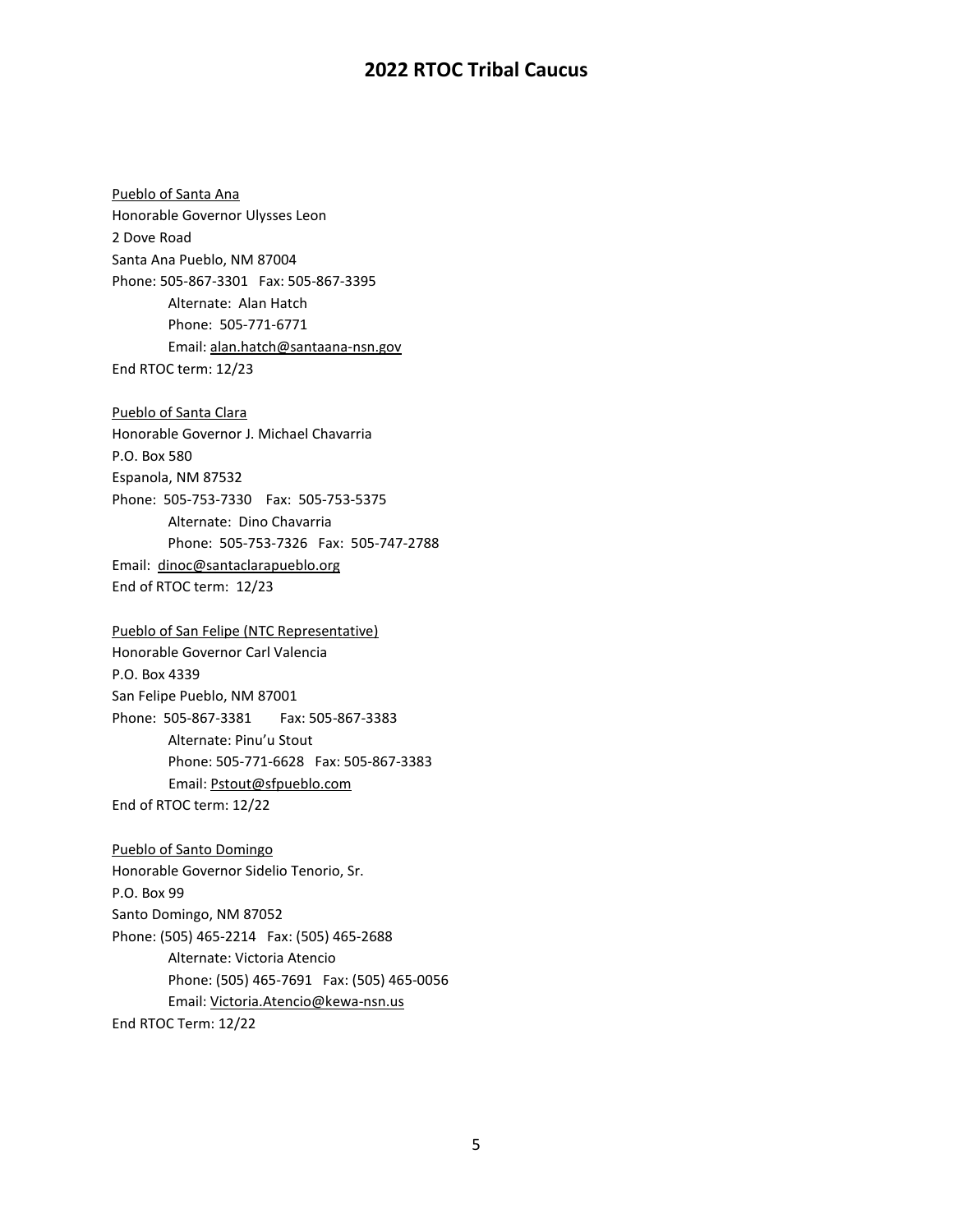Pueblo of Zia Honorable Governor Gabriel Galvan 135 Capitol Square Drive Zia Pueblo, NM 87053-6013 Phone: (505) 867-3304 Fax: (505) 867-3308 Alternate: Glenn Tortalita Phone: 505-337-2145 Fax (505) 867-3308 Email: gtortalita@ziapueblo.org End RTOC Term: 12/22

### **EPA Region 6 Representatives**

Dr. Earthea Nance, Regional Administrator, Co-Chair USEPA REGION 6 1201 Elm Street Suite 500 Dallas, TX 75270 Phone: 214-665-2211

Olivia Balandran, Acting Director Office of Communities, Tribes and Environmental Assessment Phone: 214-665-7257 Email: balandran.olivia@epa.gov

Randy Gee, Team Leader Office of Communities, Tribes and Environmental Assessment Phone: (214) 665-8355 Cell: (972) 400-8264 Email: [gee.randy@epa.gov](mailto:gee.randy@epa.gov)

Mark Allen, Tribal Ombudsman Office of Communities, Tribes and Environmental Assessment Phone: 214-665-2719 Email: Allen.mark@Epa.gov

### **National Tribal Caucus Representatives and Alternate**

## Representatives

Tabitha Langston Deputy Environmental Director Ottawa Tribe of Oklahoma P.O. Box 110 Miami, OK 74355